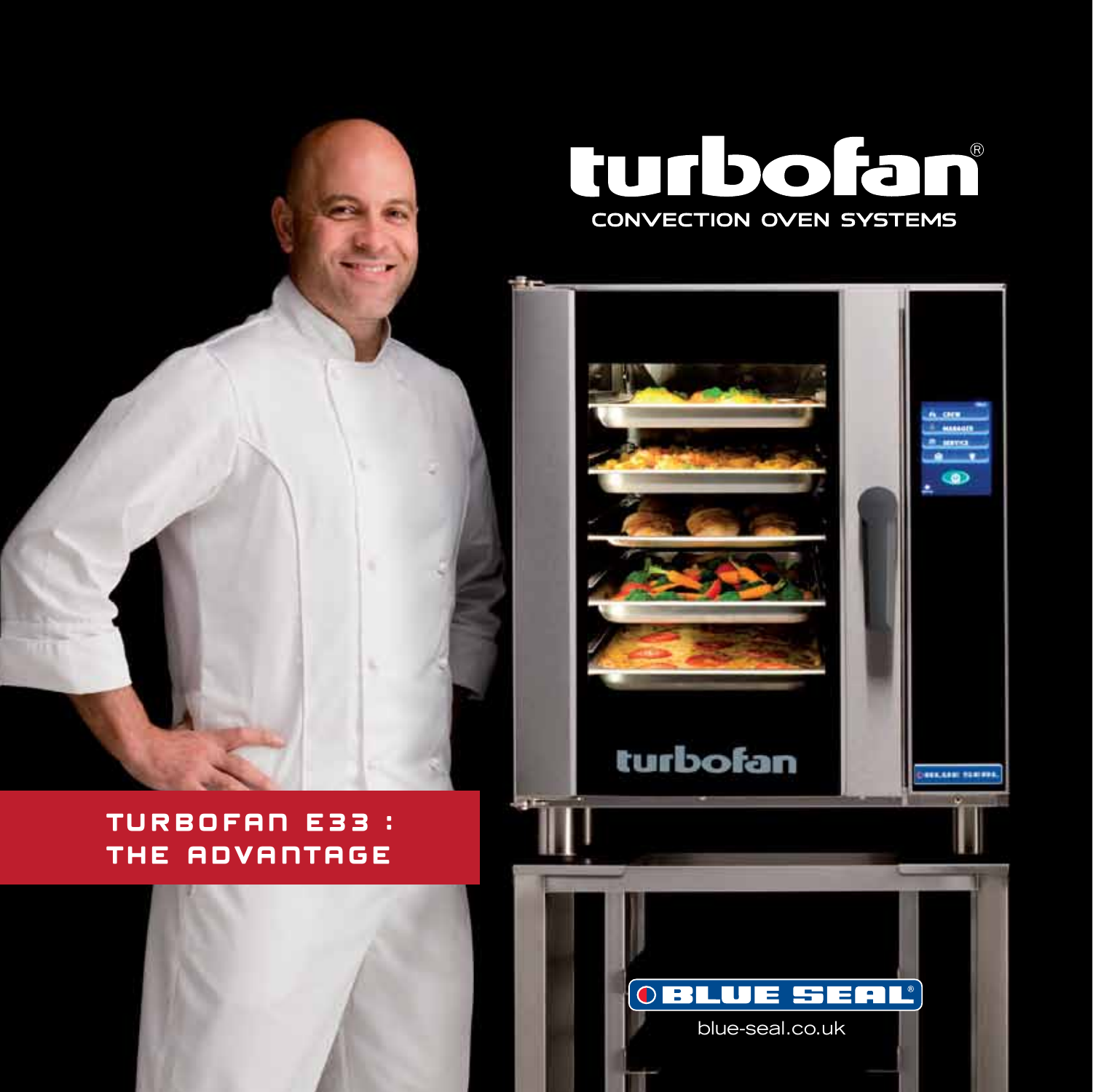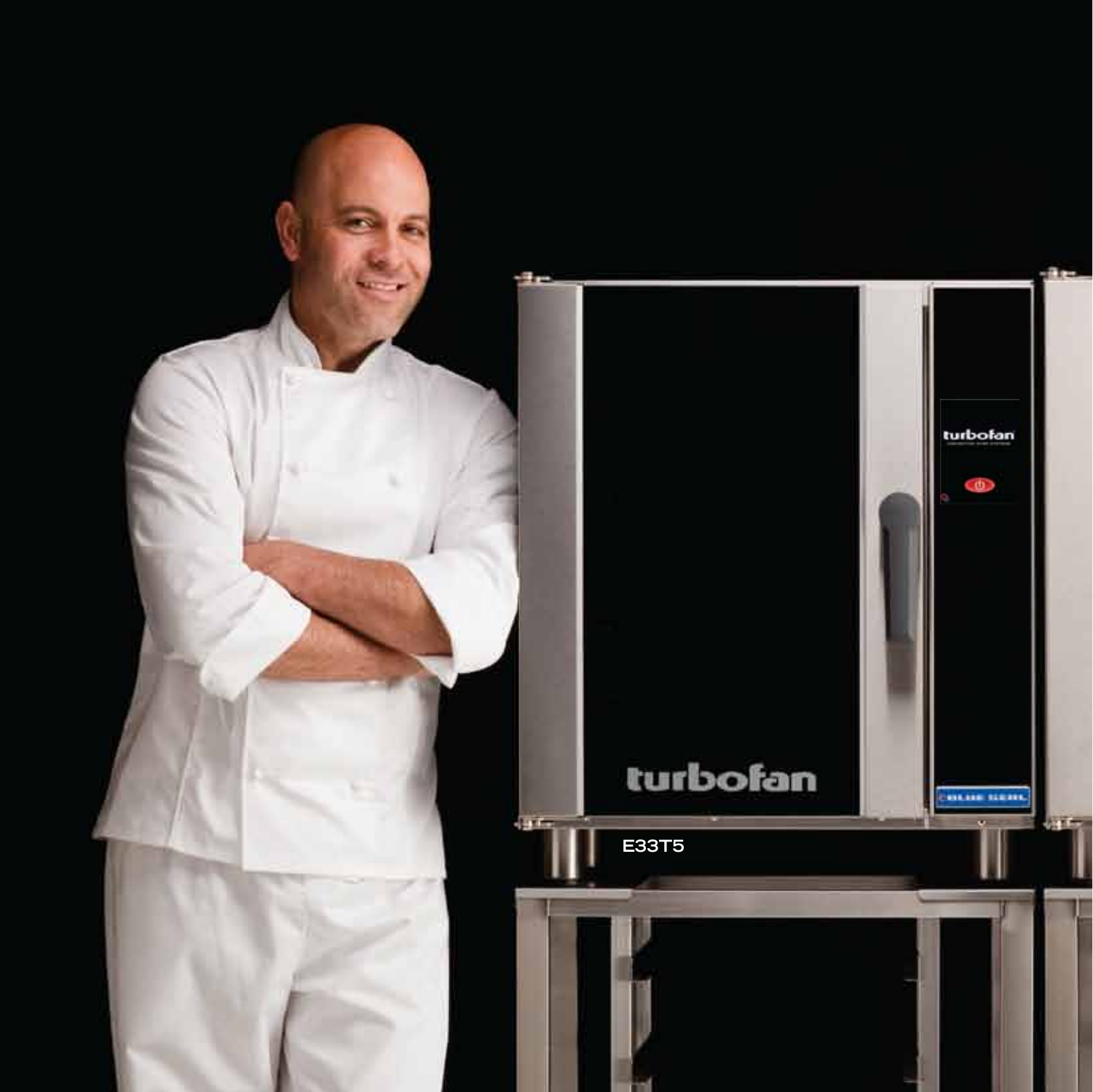

### **Introducing the two new Turbofan E33 convection ovens.**

They're powerful, versatile, cost-effective and, with exceptional productivity, incredibly valuable to the modern commercial kitchen.

## TURBOFAN E33 : THE ADVANTAGE



blue-seal.co.uk

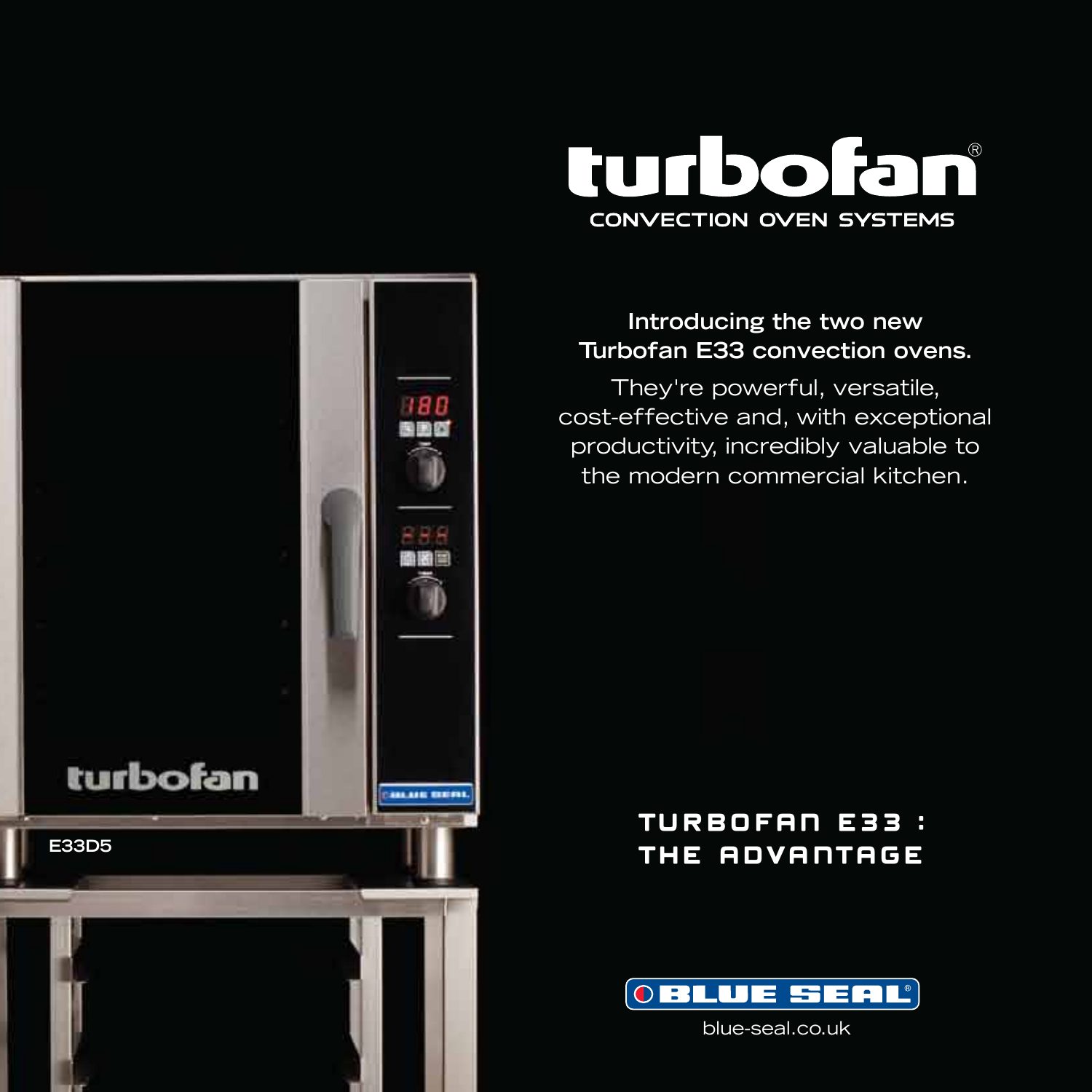

The E33T5 and E33D5 ovens each sit on a compact 610mm wide footprint and deliver a **substantial five 1/1 Gastronorm tray capacity** with 85mm tray spacing. With this size and scope energy savings are maximized and food loss minimised.

That's all the space and none of the waste.



#### **The power.**

The high performance bi-directional reversing fan system has been improved for the new E33 models with the introduction of two fan speeds. And with 5.8kW of heating power that means quality cooking capability – faster and more efficient.

The two-speed fan also provides you with greater control. High speed brings the grunt for maximum heat penetration. For more delicate products, low speed supplies the grace. Bake, roast, cook or regenerate – it doesn't matter.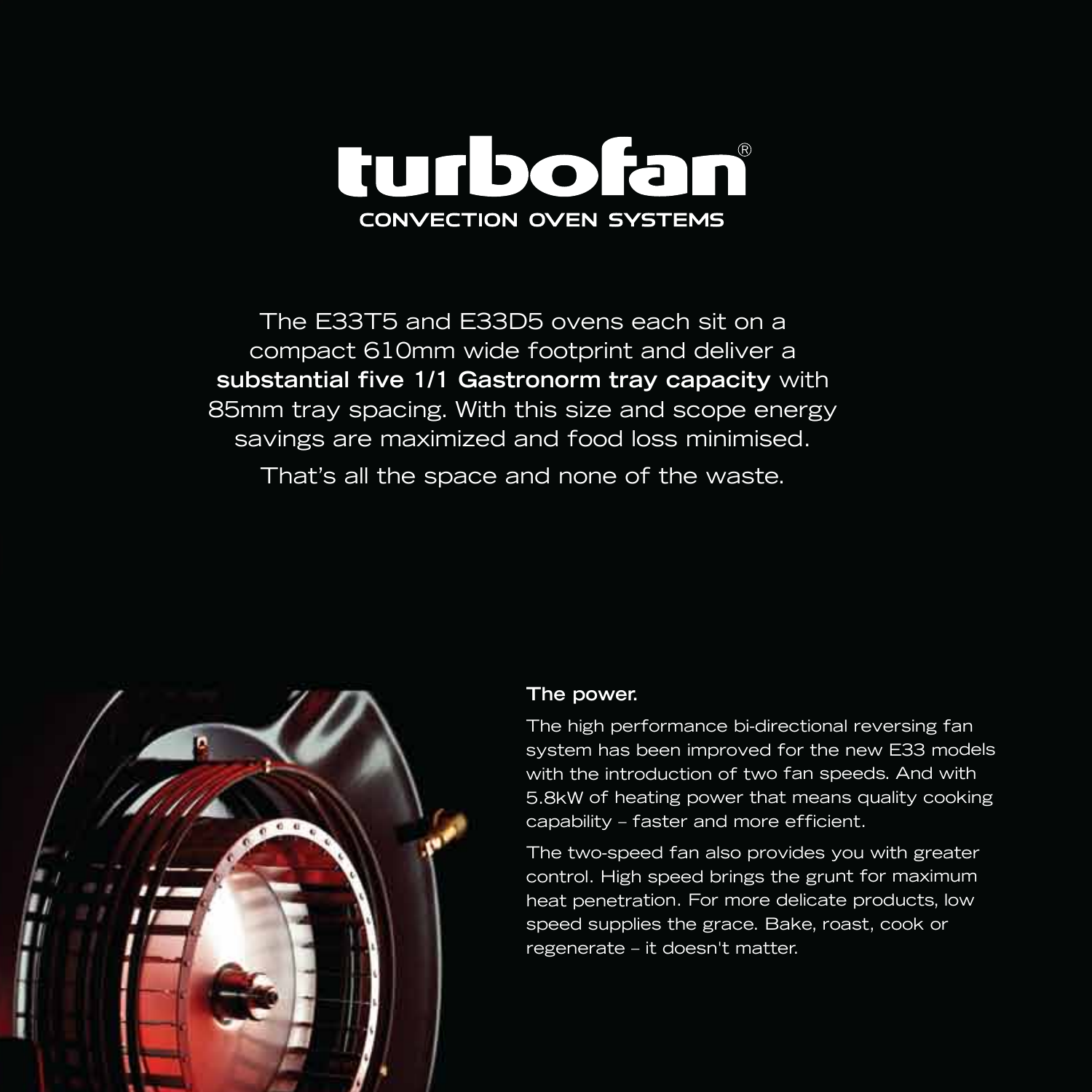

**Bakery. Roasting and cooking. Regeneration.**

#### **The advantage.**

With carefully regulated moisture control even the most difficult of dishes can be kept from drying out. The five-level moisture injection mode of the E33 delivers this capability time and time again, and with no drainage required installation is a breeze.

Product loss from shrinkage is limited and so is unnecessary stress – you can rely on succulent results.

TURBOFAN E33 : THE ADVANTAGE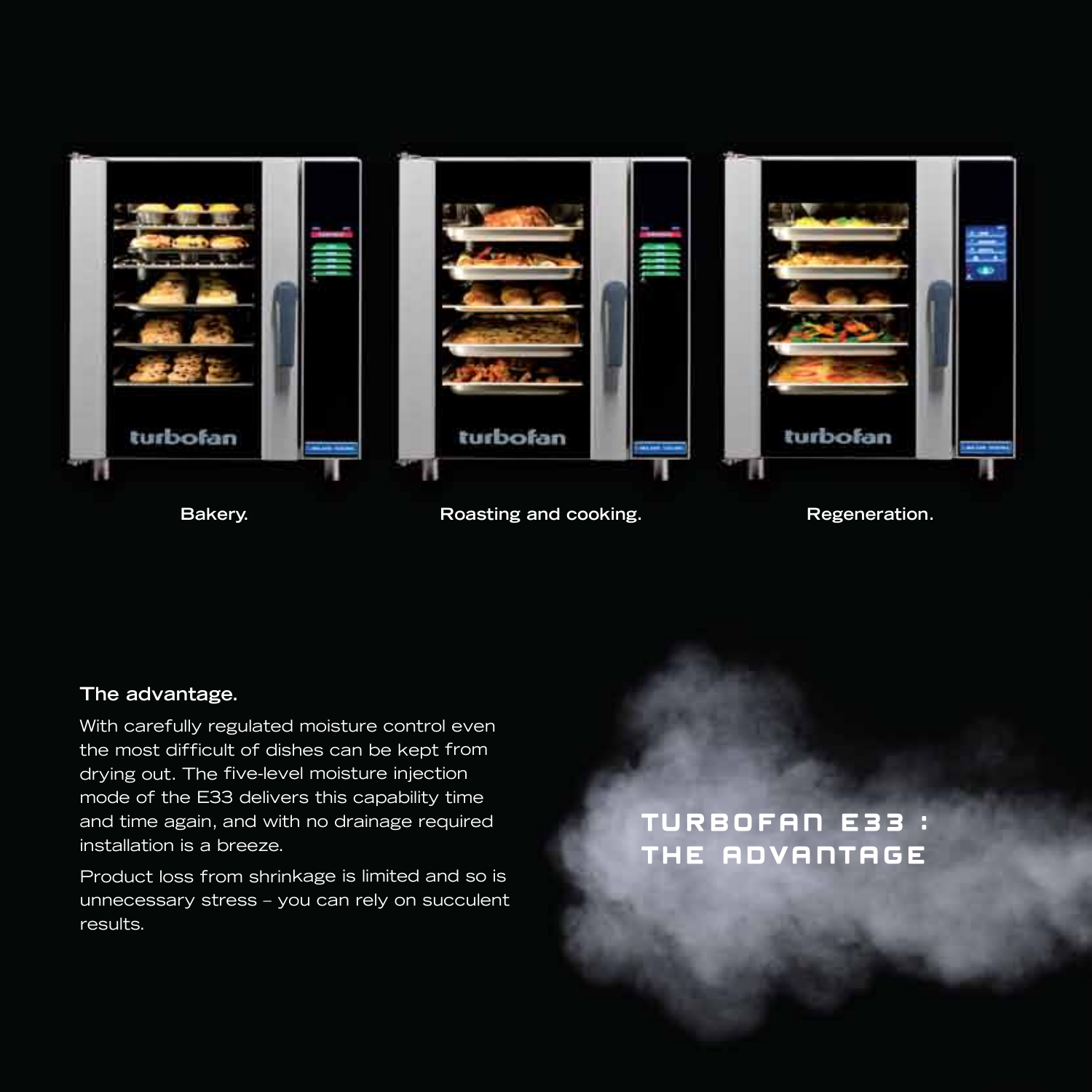

**Manual Mode Recipe Program Mode Settings -** Manager features and service features **Quick select oven cool down**



#### **Manual Mode**

- Straight convection and +Moisture mode
- Complete control at the touch of a finger
- Shelf control

#### **The ease.**

Along with the winning combination of two-speed fan cooking and carefully balanced moisture management comes incredible ease of use.

The touch screen control features manual and pre-programmed operating modes, individual shelf control, multi-stage cooking and optional core temperature probe.

Choosing the touch screen model from the E33 range means making the most of intuitive functionality and pre-programming usability. Here, the icon-driven menu makes for uncomplicated training of staff, consistent quality is simply a touch of the screen away.



#### **Recipe Program Mode**

- Product selection menu with images and product description
- Product categories
- Program writing and editing
- Recipe display including cooking stages
- Convection mode display (straight convection or +Moisture convection)
- Multi-stage cooking
- Shelf control
- Easy read set and running status

#### **Shelf Control**

- Simple shelf individual or multiple shelf control.
- Shelf control on touch in both Manual or Recipe Program modes.
- Alternating cook time / product name display on individual shelves.
- Unused shelves can be used as simple timers.

#### **Core Temperature Cooking**

- Cooking by core temperature with optional Core Temperature Probe
- Manual and Recipe Program modes
- Multi-stage cooking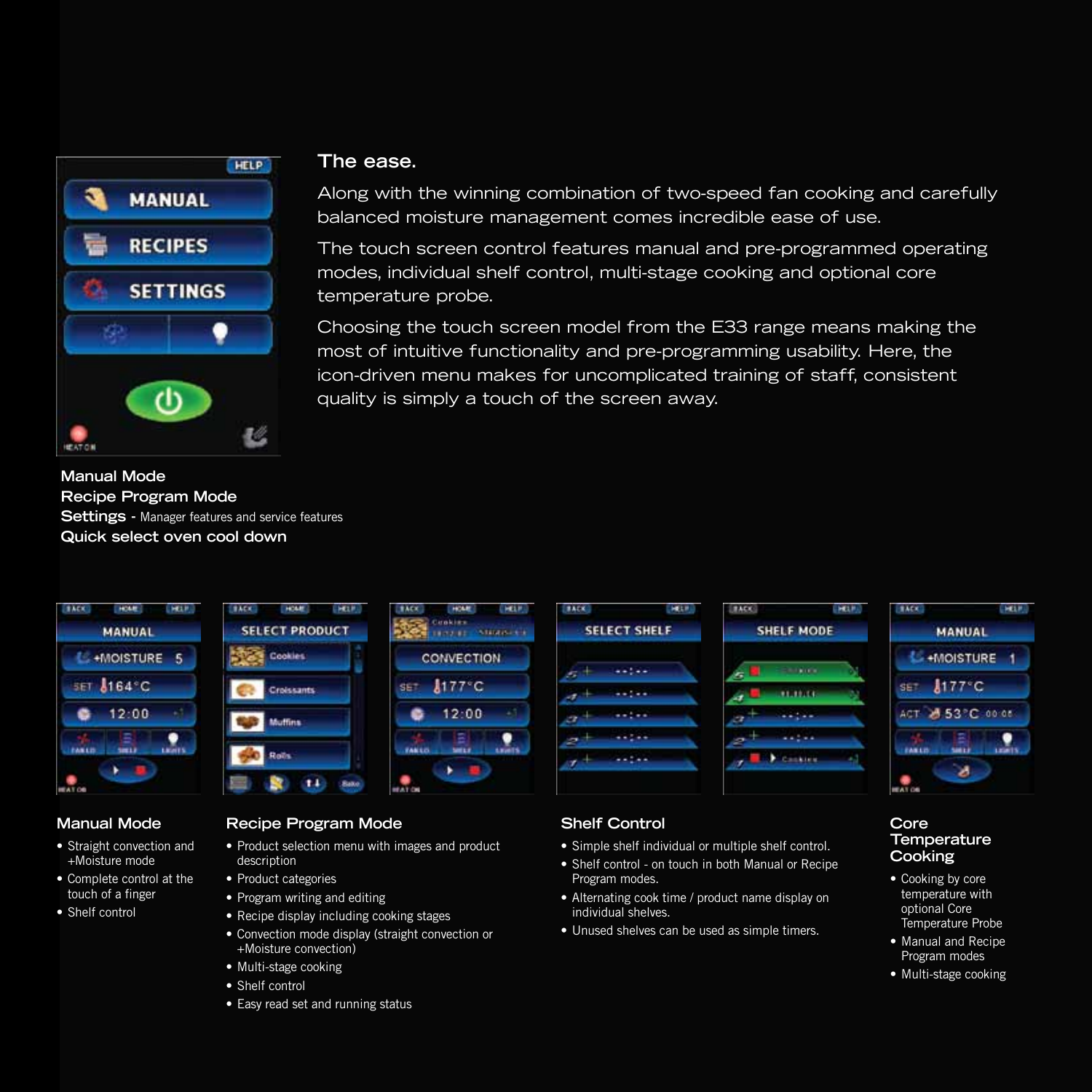# TOUCH SCREEN CONTROL

HELP

**BACK** 

 $5+$ 

4

**SELECT SHELF** 

**ANG 64** معندم

محربوه محتمد

#### **Other Features**

- Manager menu
- Manual mode enable/disable
- USB recipe transfer to/from via control panel USB port.
- Auto-start time/day
- Auto preheat
- Buzzer volume level
- Energy save auto set-back temperature
- Pass code protection for recipes
- Service menu
- Diagnostics menu
- Error logs with full event history
- Calibrations and settings

The new touch sceen has an easy to use single touch interface display.